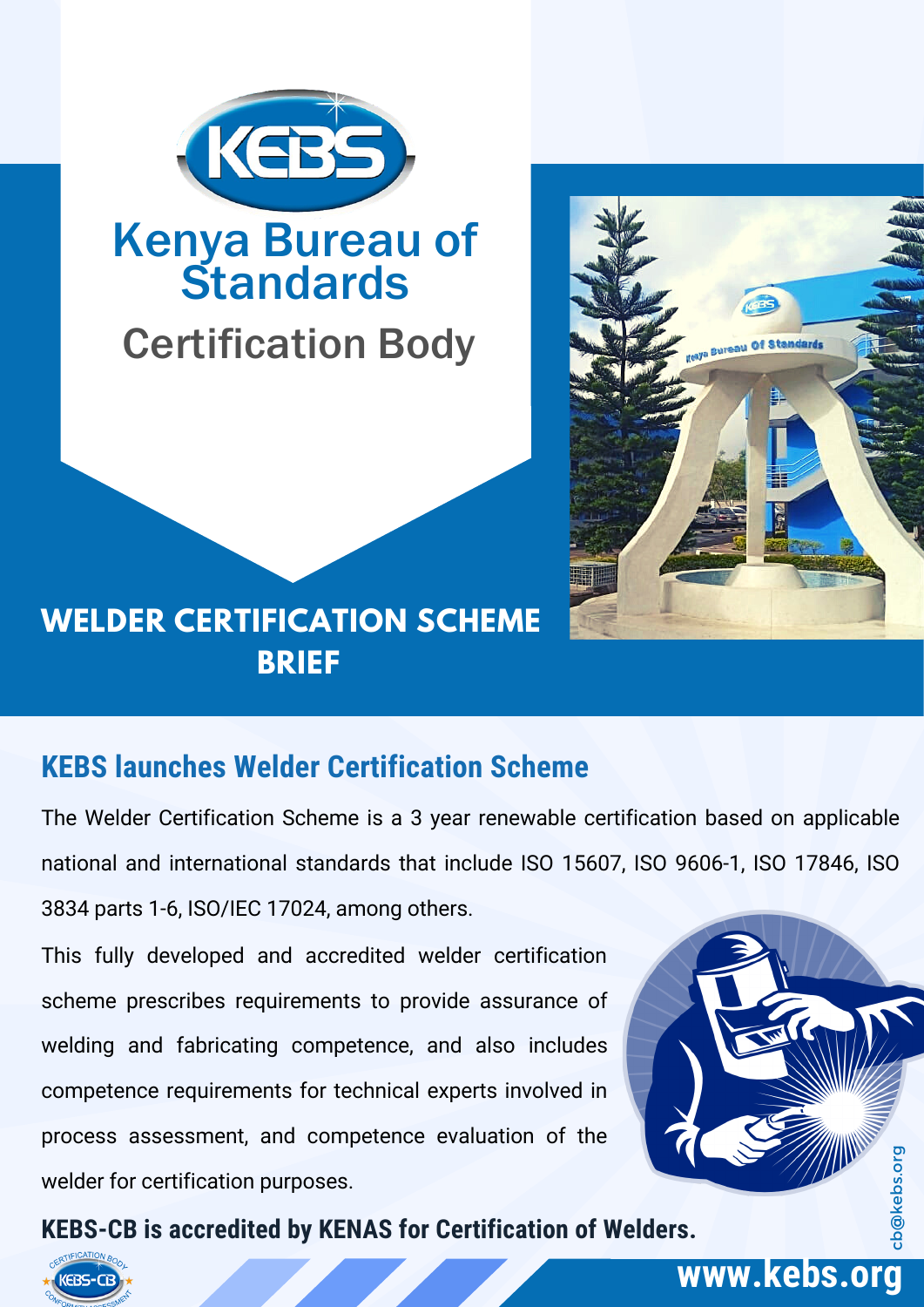

#### **Background**

Welding is the process of permanently joining two or more materials together, usually metals, by heat or pressure or both. When heated, the material reaches molten state and may be joined together with or without additional filler materials being added. Thermoplastics, for example can be welded together using a suitable heat source to form permanent joints.

Poor quality welds can cause pipes & structures failures which result to loss of life, containment, production loss, fire, etc. The total costs to the business can run to millions of money and millions of man-days lost, to say the least. Qualified Welders can perform bad welds!

Therefore, there is serious need to emplace a Worker Performance Monitoring System and database to ensure that "poor quality" welders are traceable and upskilled. Confidence in the respective certification schemes for persons is achieved by means of a globally accepted process of assessment and periodic re-assessments of the competence of certified persons. This way, facility failures can be significantly reduced resulting to improved production cost and, improved Safety, Health & Environment performance can also be realized.

An independent certification to prove compliance with welding processes and welder qualification requirements can benefit welding fabricators by providing an authoritative third party reference of commercial value. For the purchasers (customers), it provides a means of identifying fabricating companies whose competence for particular types of work had been independently assessed, providing greater confidence in their ability to deliver specific products of the required quality

Welder certification sets industry standards which help meet and maintain compliance to many project regulations. Certifications are built around the processes for different weld-types, and welders are then certified on those unique processes. Welders who have passed these certifications will have uniform outcomes, are knowledgeable about what can go wrong and why, and have proven that they have the skills to ensure good, secure welds.

*Certification Body's Mission; To promote industry competitiveness by providing internationally recognised conformity assessment services*

Welding keeps our world together and, the Welder is the Hero! From cars to planes and bridges to buildings, welding keeps our economy moving. It's the backbone of our world. While we don't always notice every weld under the hood or behind the walls, welding plays an integral role in keeping people safe and advancing our quality of life. Welding is a trade that every industry relies upon to keep from falling apart at the seams. Other examples of welded products include pressure vessels, tankers, tanks, goods wagons and containers, scaffolds, furniture, gates, pipes, just to name but a few. cb@kebs.org